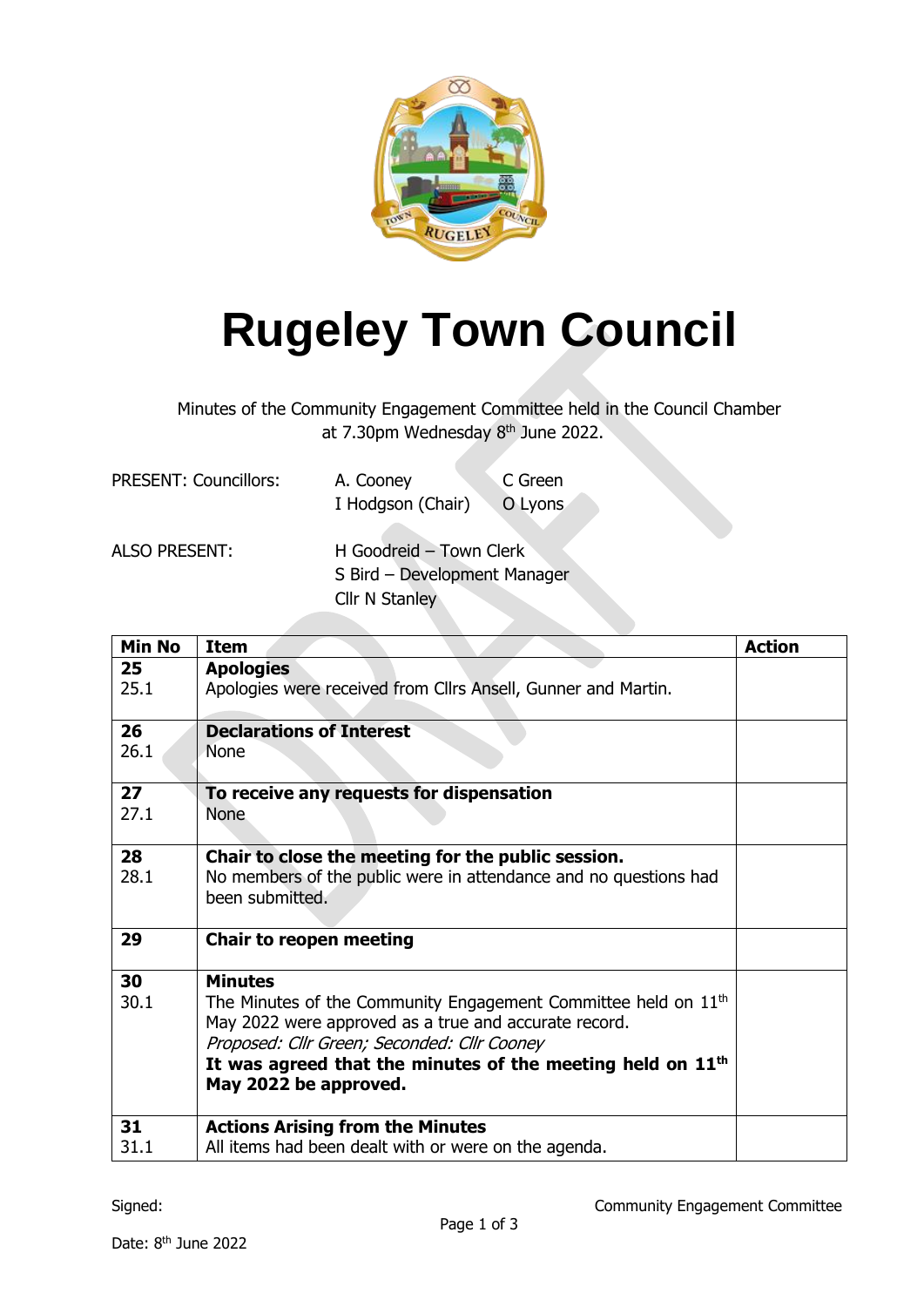| 32         | <b>Income and Expenditure Report</b>                                                                                                                                                                                                                                                                                                                                                                                                                |  |
|------------|-----------------------------------------------------------------------------------------------------------------------------------------------------------------------------------------------------------------------------------------------------------------------------------------------------------------------------------------------------------------------------------------------------------------------------------------------------|--|
| 32.1       | The Income and Expenditure Report for April and May was noted.                                                                                                                                                                                                                                                                                                                                                                                      |  |
| 32.2       | Following presentations by the three shortlisted contractors, it had<br>been agreed to let the contract for the Christmas Lights for the next<br>3 years to Festive Lighting Company. Cllrs noted that the costs for<br>the new Christmas Lights contract had come in over budget and in<br>addition, the electricity costs are also likely to be in excess of the<br>original budget. This was noted.                                              |  |
| 33         | <b>Big Celebration / Queens Jubilee Event Feedback</b>                                                                                                                                                                                                                                                                                                                                                                                              |  |
| 33.1       | Cllrs were in receipt of a report which looked at the detail of the days<br>events and lessons learnt. Thanks went to all staff involved in making<br>the day a success and their effort in the weeks and months leading<br>up to the event as well as on the day. Thanks also went to the<br>Councillors who helped in many ways to make the day a success.                                                                                        |  |
| 33.2       | Councillors considered future events for the town and if they were<br>best suited in town itself or on Hagley Field or Green Lane. Also did<br>we want to go back to Charter Fair style events with the floats / parade<br>and the accompanying fun fair.                                                                                                                                                                                           |  |
| 33.3       | It was noted that the number of floats / walking groups / school<br>trolleys participating at the Charter Fair had reduced year on year and<br>should the weather be unseasonable, then this made the parade<br>unviable.                                                                                                                                                                                                                           |  |
| 33.4       | Whilst the Charter Fair itself was free to access, the rides and some<br>activities during the day often carried a cost to the public. However,<br>when we had run the Big Celebration, all activities had been free of<br>charge to all members of public including the refreshments, the<br>inflatable activities, and the bands. The cost of the Big Celebration<br>had been noticeably less than the cost of Charter Fair in previous<br>years. |  |
| 33.5       | It was noted that we probably hadn't got as many people attending<br>the evening event as we had clashed with the Rugeley Rocks festival<br>at St Augustines and individuals own jubilee celebrations. Important<br>to ensure that we don't clash with other local events in future.                                                                                                                                                                |  |
| 33.6       | Only one accident had been attended during the day and that was<br>because of a trip on uneven paving in the town centre. Clerk was<br>asked to invite Mark Keeling from SCC to next meeting.                                                                                                                                                                                                                                                       |  |
| 34<br>34.1 | <b>Development Managers Report</b><br>Cllrs had received the Development Managers report. In additional to<br>the feedback on the Big Celebration, Cllrs were made aware of work<br>being undertaken to run a Wedding Fayre through the Rose Theatre<br>and support refugee families with a welcome event in the Rose<br>Theatre.                                                                                                                   |  |
| 34.2       | Other events being arranged for the upcoming months included the<br>Queens Baton Relay celebration on 23rd July, the opening of the                                                                                                                                                                                                                                                                                                                 |  |